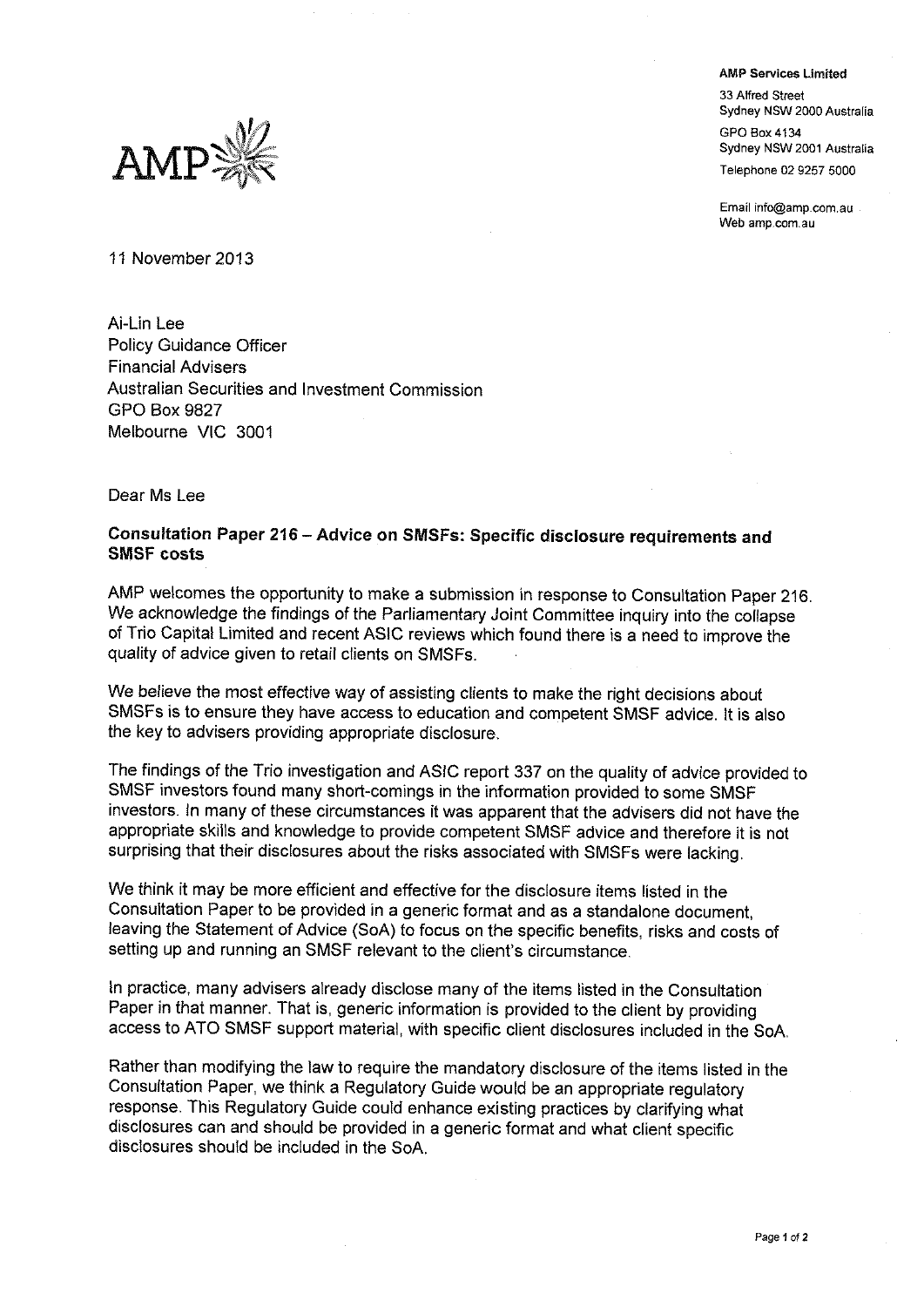Rather than each licensee developing their own generic disclosure material, ASIC and the ATO in conjunction with industry bodies, could develop a user-friendly publication or booklet that must be provided to clients upfront. This approach would ensure consistency across the industry and reduce the length and complexity of SoAs.

The financial assistance entitlements of superannuation fund members who suffer a loss due to theft or fraud is a complex issue which cannot be appropriately explained or disclosed by references to the compensation arrangements in Pt. 23 of the SIS Act alone. While we think there is merit in warning clients that an SMSF is not entitled to receive compensation under Pt. 23, we think it requires a more measured and holistic approach than that being proposed in the Consultation Paper

We think the publication of points at which an SMSF becomes cost-effective compared with an APRA-regulated fund, serves no meaningful purpose and in many situations is likely to mislead clients into thinking an SMSF is less or more expensive than their current fund. Break-even points are highly subjective and require a case by case assessment of costs in order to be meaningful. We think this case by case analysis should be carried out by the advice provider as part of their existing advice and disclosure obligations under best interest duty and related obligations in Division 2 of Part 7.7A of the Corporations Act.

Our responses to the specific questions raised in the Consultation Paper are enclosed with this letter.

We would be happy to provide further information or to discuss any questions you may have about our submission.

Yours sincerely

Peter Burgess Head of Policy & Technical, AMP SMSF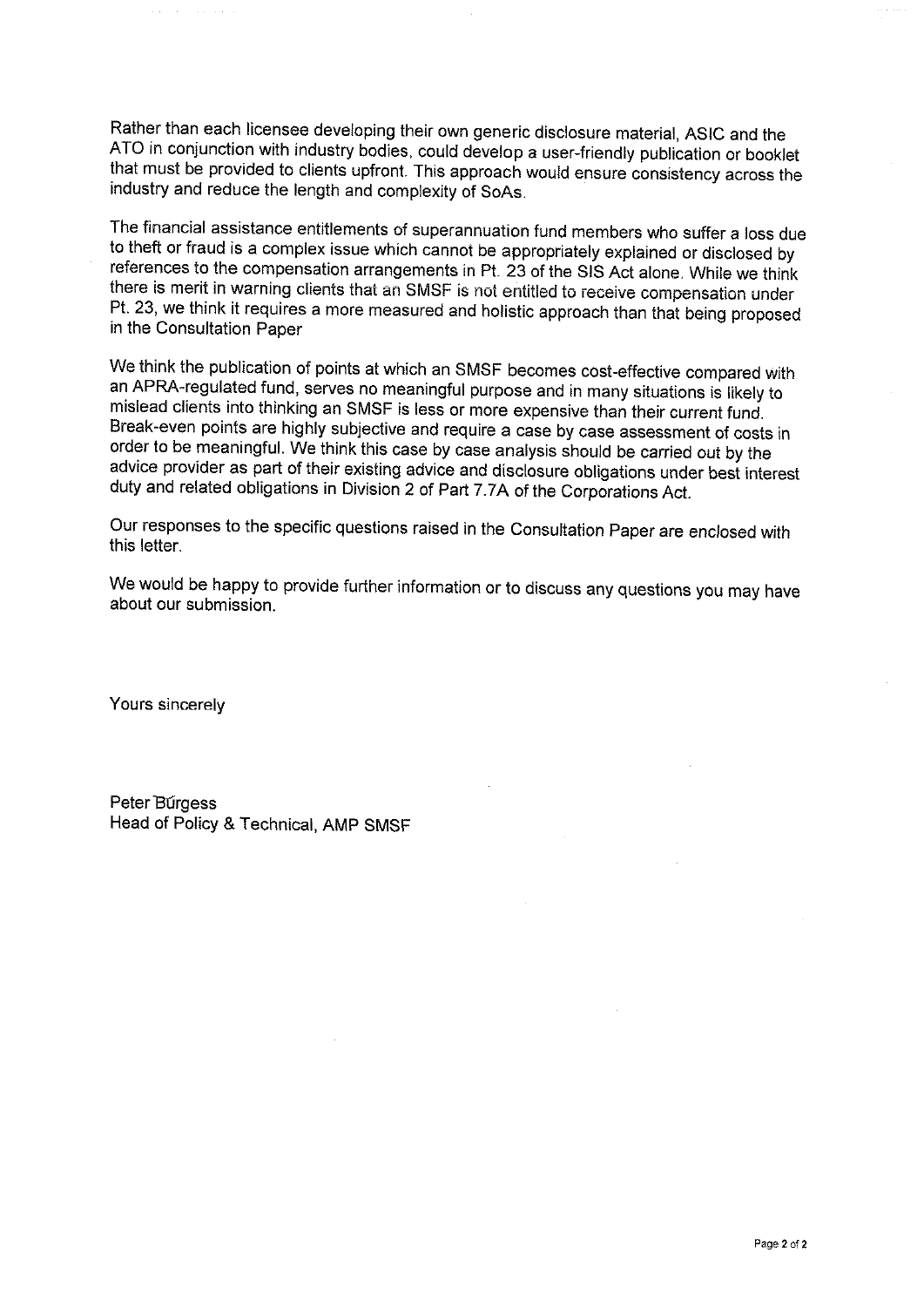## <span id="page-2-1"></span><span id="page-2-0"></span>**ASIC Consultation Paper 216 – Advice on self-managed superannuation funds: Specific disclosure requirements and SMSF costs**

| Ref no.     | Proposal                                                                               | Feedback                                                                                                                                                                                                                                                                                                                                                                                                                                                                                                                                                                                                                                                                                                                                                                                                                                                                                                                                                                                                                                                                                                                                                                                                                                                                          |
|-------------|----------------------------------------------------------------------------------------|-----------------------------------------------------------------------------------------------------------------------------------------------------------------------------------------------------------------------------------------------------------------------------------------------------------------------------------------------------------------------------------------------------------------------------------------------------------------------------------------------------------------------------------------------------------------------------------------------------------------------------------------------------------------------------------------------------------------------------------------------------------------------------------------------------------------------------------------------------------------------------------------------------------------------------------------------------------------------------------------------------------------------------------------------------------------------------------------------------------------------------------------------------------------------------------------------------------------------------------------------------------------------------------|
|             | Do you agree with our proposed disclosure<br>requirements in Table 1? If not, why not? | The financial assistance entitlements of superannuation fund members who suffer a loss due to theft or fraud is a complex issue which<br>cannot be appropriately explained or disclosed by references to Pt. 23 alone. While we think there is merit in warning clients that an<br>SMSF is not entitled to receive compensation under Pt. 23, we think it requires a more measured and holistic approach than that being<br>proposed in Table 1.                                                                                                                                                                                                                                                                                                                                                                                                                                                                                                                                                                                                                                                                                                                                                                                                                                  |
| <b>B1Q1</b> |                                                                                        | Pt. 23 is not the only compensation arrangement in place for the financial service sector. In addition to the default compensation<br>arrangements which apply to all AFS licensees under section 912B of the Corporations Law, other arrangements have been established<br>over time to provide additional, last resort, protection in particular areas. For example, operators of financial markets, such as a securities<br>exchange, are required to have compensation arrangements in place to cover losses by clients who entrust property to stockbrokers and<br>other market participants who transact through their market. The National Guarantee Fund (NGF) of the ASX provides compensation<br>where a client suffers loss by reason of misappropriation of, or unauthorised dealing with, its funds or property <sup>1</sup> . The Financial Claims<br>Scheme (FCS) covers losses by depositors or policyholders due to the failure of authorised deposit-taking institutions (banks, building<br>societies and credit unions) and policyholders of general insurance companies. <sup>2</sup> In any event, the financial backing, governance practices<br>and codes of conduct of many ADIs provides some guarantee of compensation in the event of theft or fraud. |
|             |                                                                                        | The implications of not having access to Pt. 23 compensation will vary depending on the extent to which the SMSF has exposure to<br>investment markets and products which may be covered by other compensation arrangements. Therefore, we think it is important that<br>any warnings and related disclosures about the financial assistance rights of SMSFs acknowledge the existence of these and other<br>compensation arrangements which may be in place.                                                                                                                                                                                                                                                                                                                                                                                                                                                                                                                                                                                                                                                                                                                                                                                                                     |
|             |                                                                                        | The financial assistance provided under Pt. 23 is not an automatic entitlement to compensation. It is only payable in situations where an<br>ARPA regulated fund suffers a loss due to fraudulent conduct or theft which has caused a substantial diminution of the fund leading to<br>difficulties in the payment of benefits. The Minister must also be satisfied that it is in the public interest that a grant of financial assistance<br>should be made to a trustee of the fund for the purposes of restoring the loss. While in the case of Trio, these conditions were satisfied,<br>there can be no guarantee that APRA regulated funds will receive compensation under Pt. 23 in every case where members suffer a loss<br>due to theft or fraud.                                                                                                                                                                                                                                                                                                                                                                                                                                                                                                                       |

Ę

 $1$  Compensation arrangements for consumers of financial services, report by Richard St. John, April 2012, Pg. 22

 $^2$  For authorised deposit-taking institutions (ADIs), the scheme provides protection to depositors up to the limit of the scheme (\$250,000 per account holder per ADI) and seeks to provide depositors with timely access to their deposits in the unlikely event of the failure of their ADI.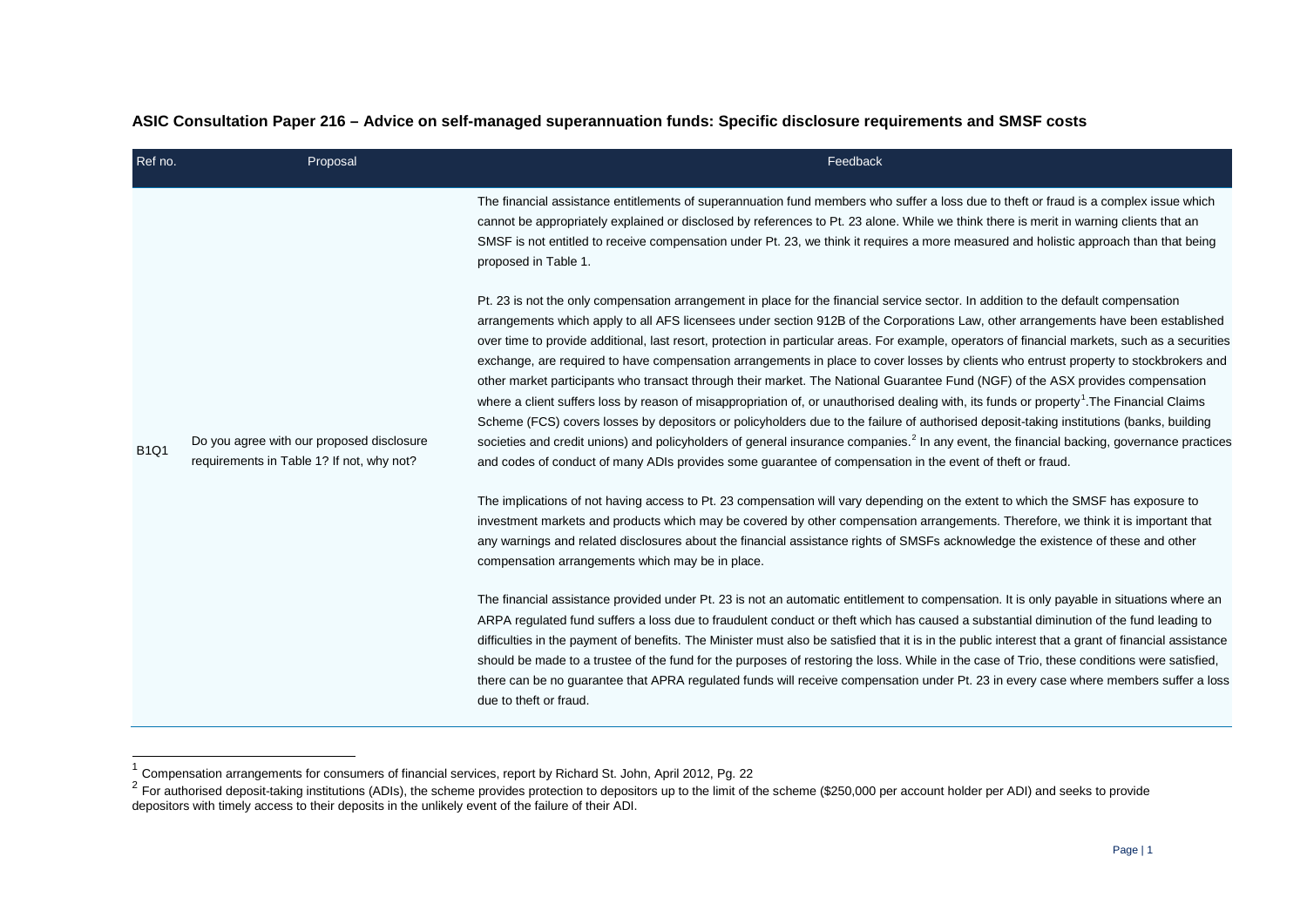<span id="page-3-0"></span>

| We think these conditions which apply to compensation claims paid under Pt. 23 are relevant to any assessment of the compensation          |
|--------------------------------------------------------------------------------------------------------------------------------------------|
| rights of SMSFs versus APRA regulated funds. Rather than modifying the law, we think a Regulatory Guide which provides guidance on         |
| the appropriate disclosure of the benefits and risks (including the compensation rights of SMSFs versus APRA regulated funds and the       |
| scenarios which may justify specific disclosures about the extent to which a particular investment or investment product is not covered by |
| compensation arrangements), is an appropriate regulatory response. Please refer to our response to B2Q1 for a broader discussion on        |
| disclosure requirements.                                                                                                                   |

As mentioned in B1Q1, the implications of not having access to Pt. 23 compensation will vary depending on the extent to which the SMSF has exposure to investment markets and products which may be covered by other compensation arrangements. Therefore, we think it is important that any warnings and related disclosures about the financial assistance rights of SMSFs acknowledge the existence of these and other compensation arrangements which may be in place.

Do you think that the proposed warning will benefit schemes which operate in the banking and stockbroking industries. Therefore, we think there is merit in warning clients about the clients who are considering setting up or switching compensation risks associated with certain investments. Not all investments or financial services providers compensate clients for losses incurred as a result of theft or fraud. For example, as was the case with Trio, investors in managed investment schemes do not have access to a last resort compensation scheme like the

B1Q2 to an SMSF? If not, what other warnings would

 $\overline{a}$ 

help clients decide whether it is appropriate in their We think a more appropriate approach would be to warn clients that while in the event of theft or fraud, SMSFs are not entitled to circumstances to establish or switch to an SMSF? compensation under Pt. 23, they may have access to other compensation arrangements and they should assess the limitations or availability of these arrangements as part of their overall assessment of risk. This warning should be accompanied with a comparison of the compensation rights of SMSFs versus APRA regulated funds and should explain the implications of not having access to Pt. 23 compensation will vary depending on the fund's exposure to certain investments or investment products.

> These warnings could be provided in a generic format and as part of a standalone document which outlines the other generic risks, costs and benefits of an SMSF (please refer to B2Q1 for further details). Depending on the client's circumstance, specific warnings may also be required in the Statement of Advices (SoA) and the Regulatory Guide referred to in B1Q1 could provide guidance on this matter.

B1Q3 Do you think the proposed warning should be given to clients in a prescribed format? For example, should the warning be given in a standalone document, or should it feature more prominently in the SoA? If you do not think the We think the typical asset allocation of an SMSF does not warrant a stand-alone document warning clients of the compensation risks of SMSFs. Around 60% of all SMSF assets are invested in Australian-listed shares, cash and term deposits and some of these investments are covered, to varying degrees, by compensation schemes including the FCS and NGF<sup>[3](#page-3-0)</sup>. As mentioned, the financial backing, governance practices and codes of conduct of many ADIs provides some guarantee of compensation in the event of theft or fraud.

<sup>&</sup>lt;sup>3</sup> Although an investor in a listed company which is affected by theft or fraud may not be able to recover the loss via a last resort compensation scheme, if the investor is an APRA regulated fund the loss is also unlikely to be recovered under Pt 23 either.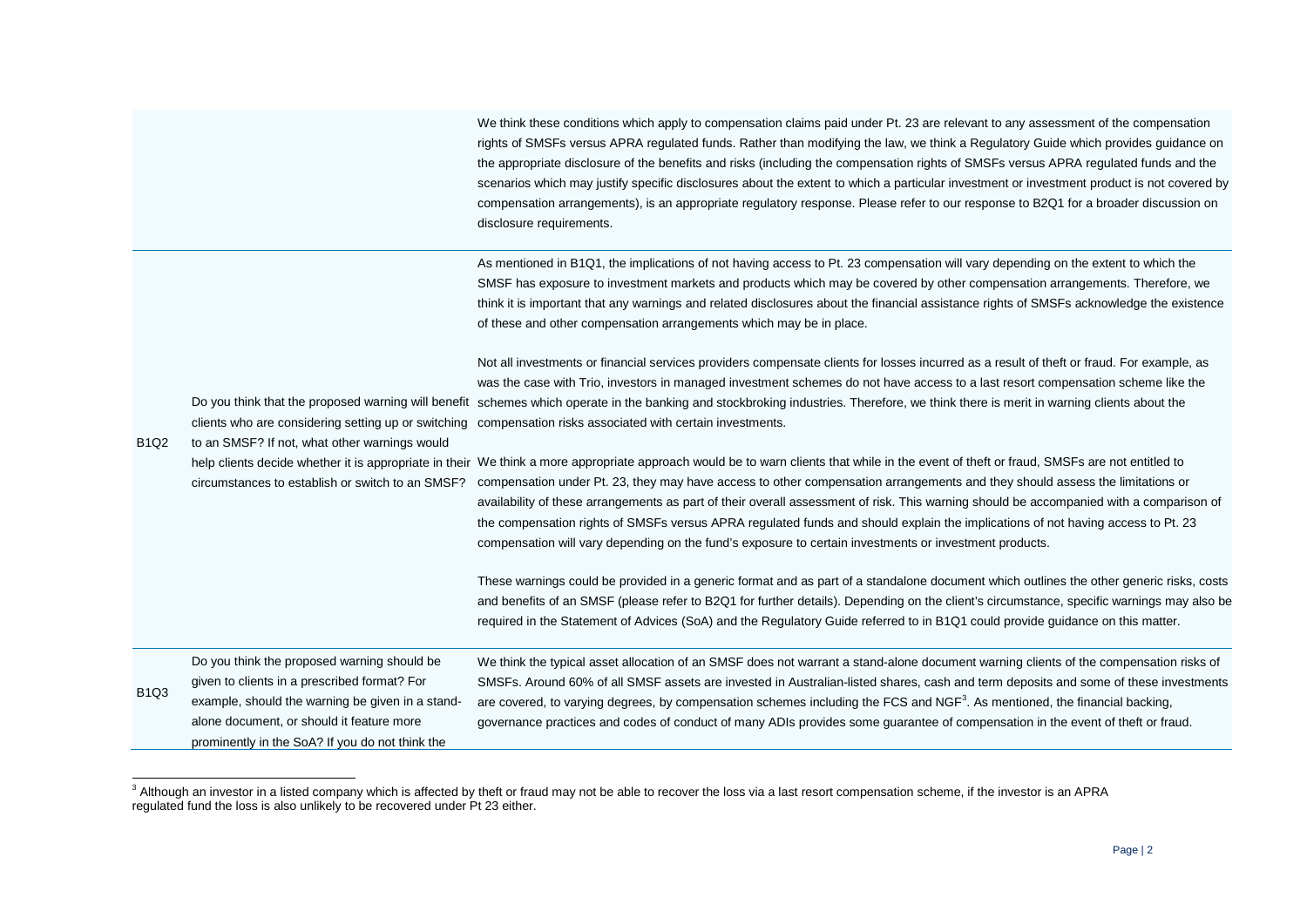<span id="page-4-0"></span>

|             | warnings should be given in a prescribed format,<br>please explain why.                                                                                                                                                                                                                                                                                                                  | Around 20% of SMSF assets are invested in real property with the remaining 20% invested in trusts and managed investments not<br>protected by statutory last resort compensation schemes (other than those which apply generally under section 912B of the Corporations<br>Act) <sup>4</sup> . However, the financial backing, governance practices and codes of conduct of many managed scheme operators provide some<br>guarantee of compensation in the event of theft or fraud.                                                                                                                                                                                                    |  |  |
|-------------|------------------------------------------------------------------------------------------------------------------------------------------------------------------------------------------------------------------------------------------------------------------------------------------------------------------------------------------------------------------------------------------|----------------------------------------------------------------------------------------------------------------------------------------------------------------------------------------------------------------------------------------------------------------------------------------------------------------------------------------------------------------------------------------------------------------------------------------------------------------------------------------------------------------------------------------------------------------------------------------------------------------------------------------------------------------------------------------|--|--|
|             |                                                                                                                                                                                                                                                                                                                                                                                          | As discussed in B1Q2, we think the lack of compensation available to SMSFs under Pt. 23 should be generically and holistically<br>disclosed as part of a standalone document which outlines the other generic risks, costs and benefits of an SMSF, with specific SoA<br>disclosures on a needs basis. We don't believe Pt. 23 compensation should be 'singled out' by a stand-alone document or by featuring<br>more prominently then other risks associated with an SMSF. To do so may focus attention on this particular risk to the exclusion of other<br>risks associated with an SMSF.                                                                                           |  |  |
| <b>B1Q4</b> | Do you think that clients should be asked to sign a<br>document acknowledging that they understand that<br>SMSFs are not entitled to receive compensation<br>under the SIS Act? Are there any alternatives to<br>obtaining client acknowledgment that will help to<br>ensure that investors understand the lack of<br>compensation available to SMSFs? If so, please<br>provide details. | For the reasons outlined in B1Q3, we don't believe clients should be required to sign a separate document acknowledging they<br>understand that SMSFs are not entitled to receive compensation under the SIS Act.<br>Should a requirement for clients to sign a separate document be required, we support adding this requirement to the approved<br>declaration form referred to in section 104A of the SIS Act. Under section 104A SMSF trustees are required to sign a declaration in the<br>approved form declaring they understand their duties as an SMSF trustee. This declaration must be signed within 21 days of becoming a<br>trustee or a director of a corporate trustee. |  |  |
| <b>B1Q5</b> | Are our proposed disclosure requirements likely to<br>result in additional compliance costs for AFS<br>licensees and their authorised representatives?<br>Please give details, including figures and reasons.                                                                                                                                                                            | Assuming the text is prescribed and/or reasonably standardised, and there are no variable fields to insert and test, then we think this<br>proposal should be relatively straight forward to implement.                                                                                                                                                                                                                                                                                                                                                                                                                                                                                |  |  |
| <b>B1Q6</b> | Are there any practical problems with the<br>implementation of this proposal? Please give<br>details.                                                                                                                                                                                                                                                                                    | As discussed, the financial assistance entitlements of superannuation fund members who suffer a loss due to theft or fraud is a complex<br>issue which cannot be appropriately explained or disclosed by references to Pt. 23 alone. The complexity of this issue poses a number of<br>practical issues and challenges in terms of what warnings should be provided and what additional information and disclosures should<br>accompany those warnings.                                                                                                                                                                                                                                |  |  |
| <b>B2Q1</b> | Do you agree with our proposed disclosure<br>requirements in Table 2? If not, why not?                                                                                                                                                                                                                                                                                                   | We believe the most effective way of assisting clients to make the right decisions about SMSFs is to ensure they have access to<br>education and competent SMSF advice. It is also the key to advisers providing appropriate disclosure. The findings of the Trio<br>investigation and ASIC report 337 on the quality of advice provided to SMSF investors found many short-comings in the information                                                                                                                                                                                                                                                                                 |  |  |

 $<sup>4</sup>$  SMSF – A statistical overview 2010/11, ATO pg. 13, Multiport Investment Patterns survey, June 2013.</sup>

Ę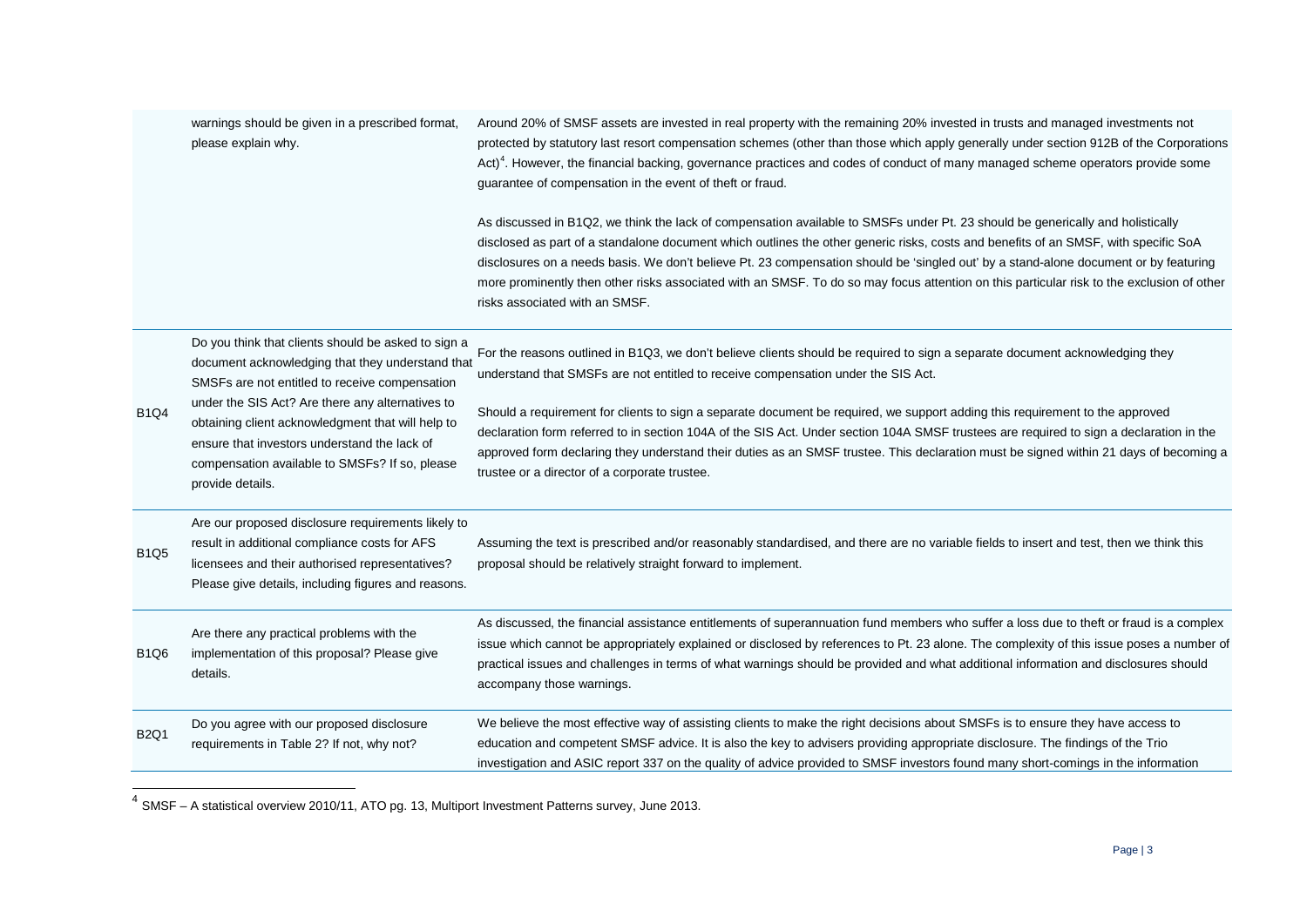<span id="page-5-0"></span>provided to some SMSF investors. However, in many of these circumstances it was apparent that the advisers did not have the appropriate skills or knowledge to provide competent SMSF advice. Therefore, it is not surprising that their disclosures about the risks associated with SMSFs were lacking.

Some of the items listed in Table 2 may not be relevant to all clients (for example the risks of inadequate insurance) and some of the information may have already been covered in the ATO support material provided by the adviser prior to the SMSF being established. Therefore, the mandatory inclusion of all of the items listed in Table 2 may have the effect of unnecessarily increasing the length and complexity of the SoA.

We think it may be more efficient and effective for the disclosure items listed in Table 2 to be provided as a standalone document and leave the SoA to deal with client specific issues. Most of the items listed in Table 2 is factual information and, at best, general advice about the costs and implications of setting up an SMSF. We think factual information about each of the items listed in Table 2 should be provided in a generic standalone document leaving the SoA to focus on the advice to the client and the specific benefits, risks and costs of setting up and running an SMSF relevant to the client's circumstance.

In practice, many advisers already disclose many of the items listed in Table 2 in that manner. That is, generic information is disclosed by providing access to ATO SMSF support material and client specific disclosures are included in the SoA<sup>[5](#page-5-0)</sup>. Therefore, rather than modifying the law to require the mandatory disclosure of the items listed in table 2, we think a Regulatory Guide which provides guidance on the appropriate disclosure of the benefits, risks and costs of setting up and running an SMSF specific to the client's circumstance, would be an appropriate regulatory response.

We think a Regulatory Guide would enhance existing practices by clarifying what disclosures can and should be provided in a generic format and what client specific disclosures should be included in the SoA. It will also help overcome short-comings with the disclosure of compensation arrangements and some of the other items identified in Table 2 which, in the past, may not have been adequately identified or disclosed. We also think the section 104A declaration, which SMSF trustees must sign acknowledging they understand the roles and responsibilities of an SMSF trustee, could be amended to require clients to declare that they have received, or have been provided access to, the standalone document which provides the information about the items listed in Table 2 in a generic format.

Rather than each licensee developing their own commentary on these issues, ASIC and the ATO in conjunction with SPAA, the FPA and

-

 $5$  The Best Interest Dutv requirement and related obligations in Division 2 of Part 7.7A of the Corporations Act already require advice providers to act in the best interest of their clients and to ensure the advice provided is appropriate. Section 947D of the Corporations Act also requires advisers to provide additional information on the costs and consequences of switching their superannuation to an SMSF.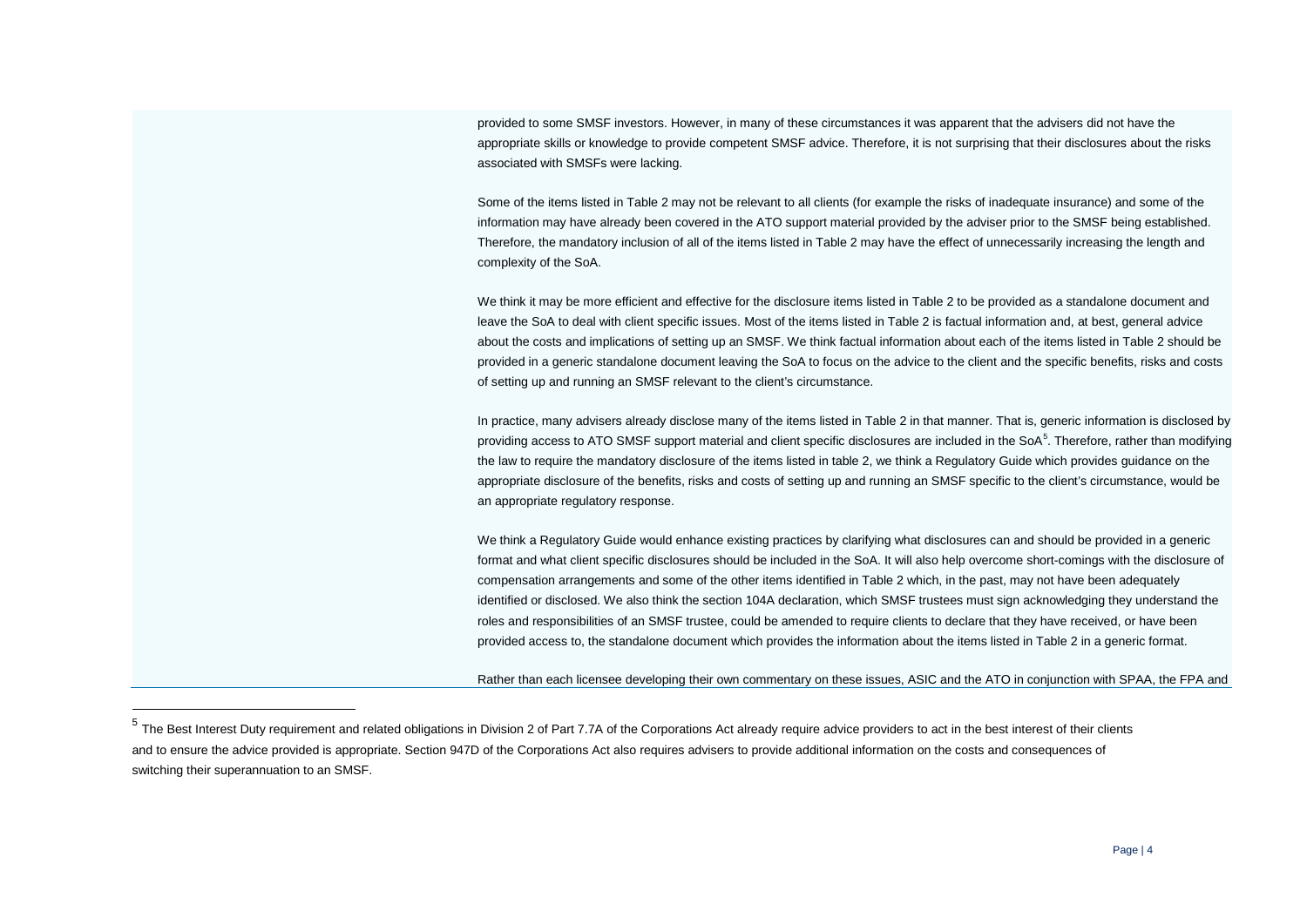<span id="page-6-0"></span>other SMSF industry bodies could develop a user-friendly publication or booklet that must be provided to clients upfront. This approach will ensure consistency across the industry and reduce the length and complexity of SoAs.

The ATO already has similar types of SMSF specific publications and, as mentioned, it is already common practice for many advisers to provide copies of some of these publications when providing a recommendation to establish an SMSF<sup>[6](#page-6-0)</sup>. Perhaps the ATO publications can be expanded to cover the items listed in Table 2. The more user friendly the publication, the more likely a client will read or refer to it.

As discussed in B2Q1, we think it may be more efficient and effective for the disclosure items listed in Table 2 to be provided in a generic format and as a separate document and leave the SoA to deal with client specific issues. At the very least, we think advice providers should have the option of either providing the disclosure items in Table 2 in a generic standalone document, or in the SoA.

will benefit clients who are considering setting up or switching to an SMSF? If not, what other

disclosures do you think would help clients decide whether it is appropriate in their circumstances to establish or switch to an SMSF?

B2Q2

 $\overline{a}$ 

Do you think the proposed disclosure requirements than mandating specific disclosures requirements. As discussed in B1Q1 and B2Q1, we think a Regulatory Guide which provides We also think there should be a greater focus on ensuring advisers have the appropriate competencies to provide SMSF advice rather guidance on the client specific disclosure items is an appropriate regulatory response. In addition to the items listed in Table 2, and to avoid some of the more common SMSF compliance breaches, we think there needs to be a greater focus on the rules around in-house assets and providing financial assistance to members. We think specific information and warnings about these items could be included in the generic standalone document.

> We also think that having identified the risks associated with an SMSF, as part of the client specific disclosures advisers should be required to consider and disclose how those risks can be adequately mitigated, reduced or managed. This would have the effect of facilitating a deeper discussion and understanding of the specific risks associated with an SMSF. For example, explaining how the risk of non-compliance could be reduced by engaging a specialist SMSF administrator, or how the risk of losing insurance cover could be reduced or mitigated by retaining cover in their existing fund or taking out new insurance in their SMSF.

Do you think the proposed warning should be given to clients in a prescribed format? For example, should the warning be given in a stand-

B2Q3 alone document, or should it feature more prominently in the SOA? If you do not think the warning should be given in a prescribed format, please explain why.

As discussed in B2Q1, we think the items listed in Table 2 should be provided in a generic format and as a separate standalone document, leaving the SoA to focus on the advice to the client and the specific benefits, risks and costs of setting up and running an SMSF relevant to the client's circumstance.

 $^6$  For example ATO publication "Roles & Responsibilities of an SMSF trustee" and "SMSFs – Key messages for trustees".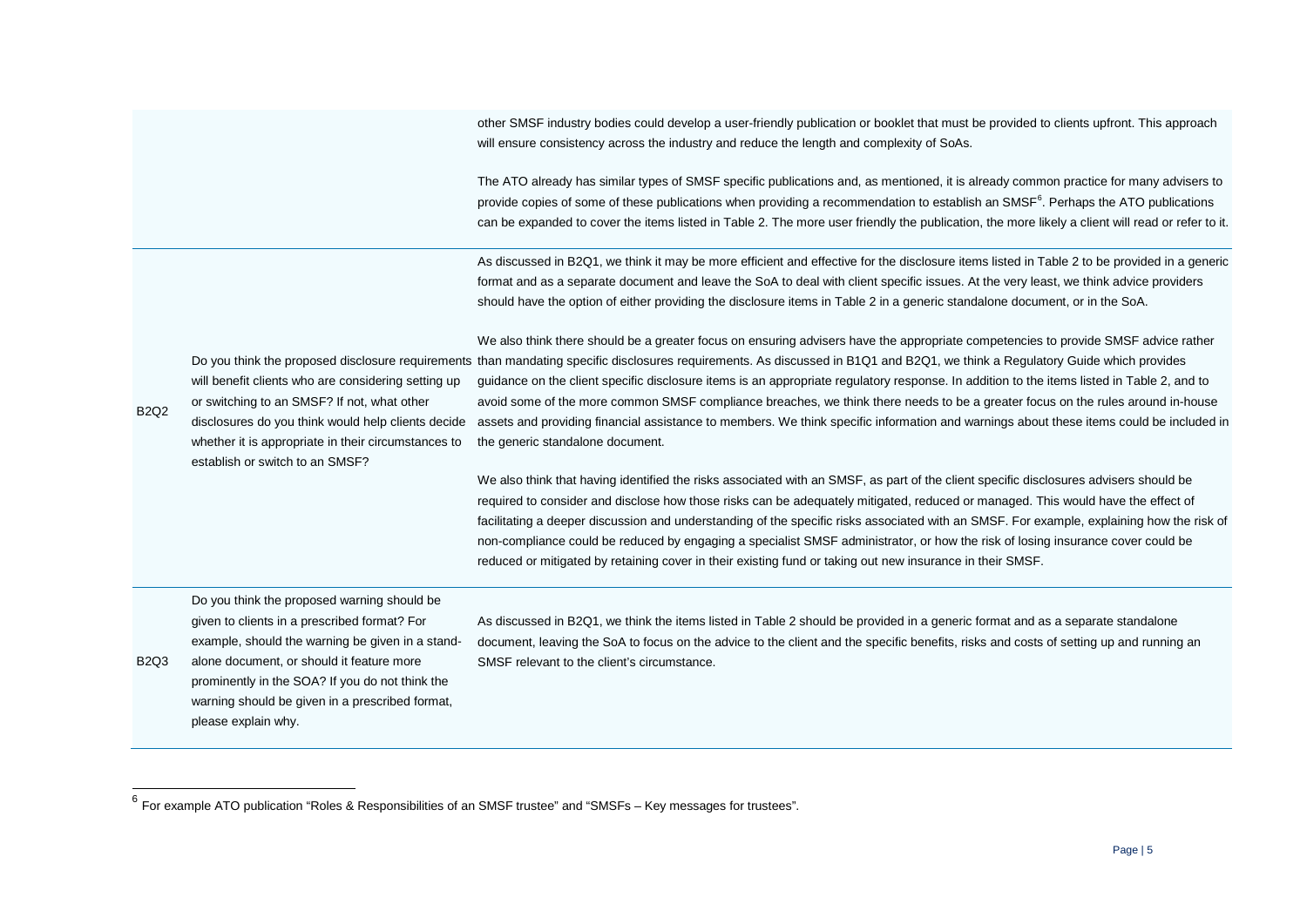| <b>B2Q4</b>                   | Do you think that clients should also be asked to<br>sign a document acknowledging the<br>responsibilities and risks associated with running<br>an SMSF? Are there any alternatives to obtaining<br>client acknowledgment that will help to ensure that<br>clients understand the risks associated with<br>SMSFs? If so, please provide details. | SMSF trustees are already required under section 104A of the SIS Act to sign a declaration, in the approved form, stating that they<br>understand their duties as an SMSF trustee. This declaration must be signed within 21 days of becoming a trustee or a director of a<br>corporate trustee. We do not see a need for an additional declaration to be signed.<br>As discussed in B2Q1 we think the section 104A declaration, could be amended to require clients to declare that they have received, or<br>have been provided access to, the standalone document which provides information about the items listed in Table 2 in a generic format. |
|-------------------------------|--------------------------------------------------------------------------------------------------------------------------------------------------------------------------------------------------------------------------------------------------------------------------------------------------------------------------------------------------|--------------------------------------------------------------------------------------------------------------------------------------------------------------------------------------------------------------------------------------------------------------------------------------------------------------------------------------------------------------------------------------------------------------------------------------------------------------------------------------------------------------------------------------------------------------------------------------------------------------------------------------------------------|
| <b>B2Q5</b>                   | Are our proposed disclosure requirements likely to<br>result in additional compliance costs for AFS<br>licensees and their authorised representatives?<br>Please give details, including figures and reasons.                                                                                                                                    | Assuming the text is prescribed and/or reasonably standardised, and there are no variable fields to insert and test, then we think this<br>proposal should be relatively straight forward to implement. Considering much of the proposed disclosure is already contained in some<br>form in the SoA, or covered in the ATO support material advisers provide to the clients prior to the SMSF being set up, we don't believe<br>the compliance costs associated with the implementation of this proposal would be material.                                                                                                                            |
| <b>B2Q6</b>                   | Are there any practical problems with the<br>implementation of this proposal? Please give<br>details.                                                                                                                                                                                                                                            | Some of the items listed in Table 2 may not have relevance to all clients (for example the risks of inadequate insurance) and some of the<br>information may have already been covered in the ATO support material provided by the adviser prior to the SMSF being established.<br>Therefore, the mandatory inclusion of all of the items listed in Table 2 may have the effect of increasing the length and complexity of the<br>SoA.                                                                                                                                                                                                                 |
| <b>B2Q7</b>                   | Do you think we should provide further guidance<br>on the disclosure obligations? If so please provide<br>details.                                                                                                                                                                                                                               | As discussed in B1Q1 and B2Q1, we think a Regulatory Guide which provides guidance on client specific disclosure items (including the<br>requirement to warn clients about the lack of compensation available under Pt 23) together with a requirement to provide the items listed<br>in Table 2 in a generic format, is an appropriate regulatory response. To avoid some of the more common SMSF compliance breaches,<br>we think there should be a greater focus (for example in the Regulatory Guide and also in the generic material) on the rules around in-<br>house assets and providing financial assistance to members.                      |
| <b>B3Q1</b>                   | Do you agree with the proposed timeframe for the<br>implementation of proposals B1 and B2? If you<br>think that a transition period of longer or shorter<br>than six months is required, please explain why.                                                                                                                                     | Changes to financial planning software usually require a reasonable timeframe to implement. Assuming the text is prescribed and/or<br>reasonably standardised, and there are no variable fields to insert and test, then we think this proposal should be relatively straight<br>forward to implement. However, as most licensees already provide this type of disclosure, this type of upgrade is unlikely to be a high<br>priority for software providers and the industry in general which is still trying to come to terms with the impact of FOFA. We believe 12<br>months would be a more appropriate transition period.                         |
| C <sub>1</sub> Q <sub>1</sub> | Do you agree with Rice Warner's findings? In<br>particular, do you agree with :<br>The way that Rice Warner has<br>a)<br>described SMSF costs in its report? If                                                                                                                                                                                  | We agree with the description of annual compliance costs, non-standard assets and full administration costs in the Rice Warner report.<br>Given most SMSFs invest in either cash or listed securities, and have access to on-line brokers, the annual investment management<br>charges referred to in the report look excessive particularly for SMSFs with high balances. For many SMSFs, who predominately hold<br>listed securities and cash, we think the cost of acquiring and holding assets in an SMSF would be immaterial.                                                                                                                     |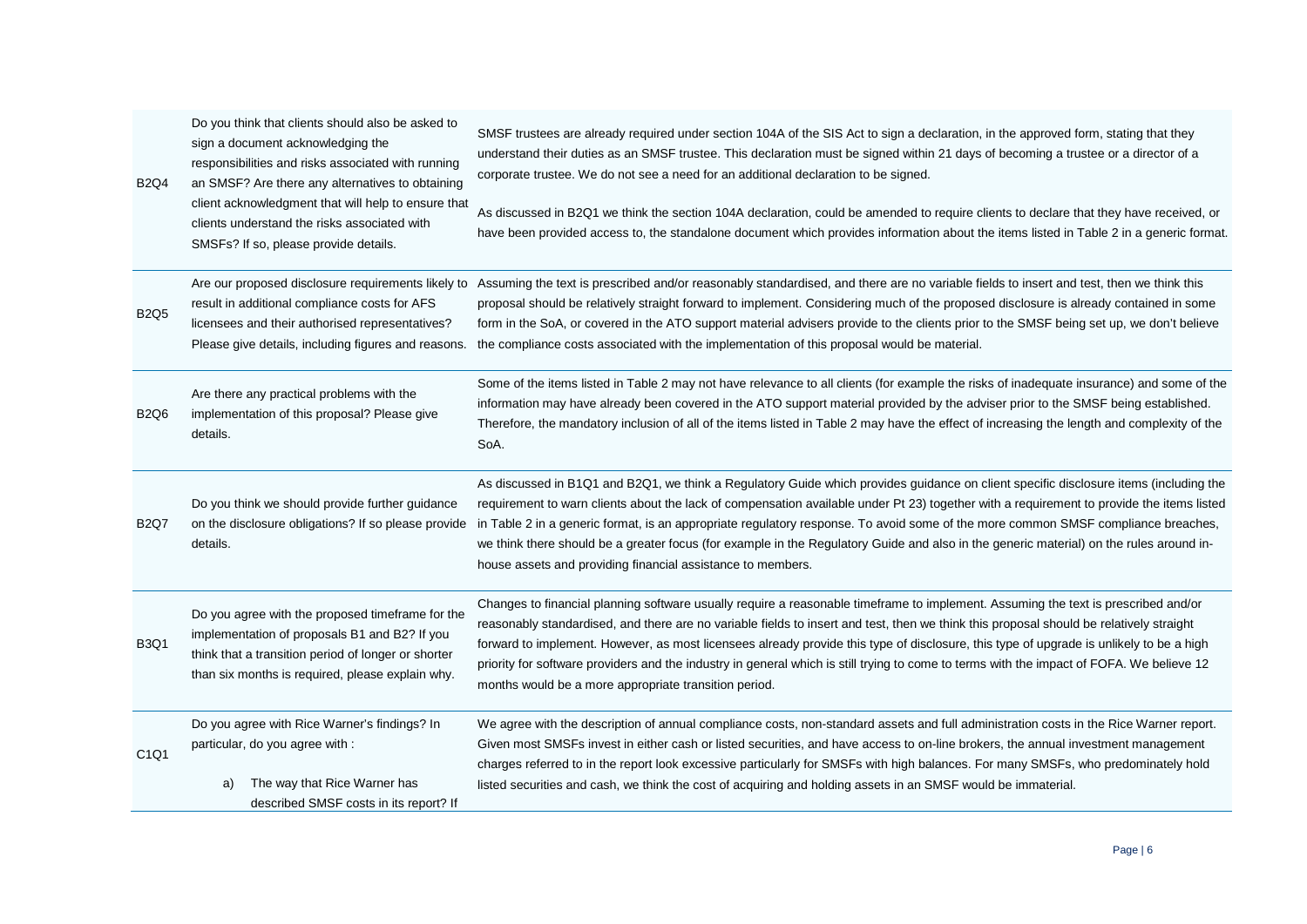|    | not, why not?                    | The sample size of SMSFs which are represented in the fee tables is unclear in the Rice Warner report. There are a large number of                                       |
|----|----------------------------------|--------------------------------------------------------------------------------------------------------------------------------------------------------------------------|
| b) |                                  | Rice Warner's analysis about the points firms who provide SMSF administration services and the services they provide, and the way they charge for those services, varies |
|    | at which an SMSF becomes cost-   | greatly. This fragmentation makes it difficult to draw meaningly conclusions about the costs of operating an SMSF particularly if the                                    |
|    | effective compared with an APRA- | sample size is based on a narrow cross section of funds.                                                                                                                 |
|    | regulated fund? If not, why not? |                                                                                                                                                                          |
|    |                                  | In the most recent SMSF statistical overview report released by the ATO (the 2010/11 report which was released in late 2012), based on                                   |
|    |                                  | data collected from annual SMSF returns, the ATO found that the majority of SMSFs had an estimated operating expense ratio of 1% or                                      |
|    |                                  | less (65.6% of SMSFs in 2011), the highest proportion (over 40%) of which had an estimated operating expense ratio of 0.25% or less.                                     |
|    |                                  | The following table in the ATO report summaries the estimated operating expense ratio for SMSFs.                                                                         |
|    |                                  |                                                                                                                                                                          |
|    |                                  | Graph 18: SMSF operating expense ratio by fund size                                                                                                                      |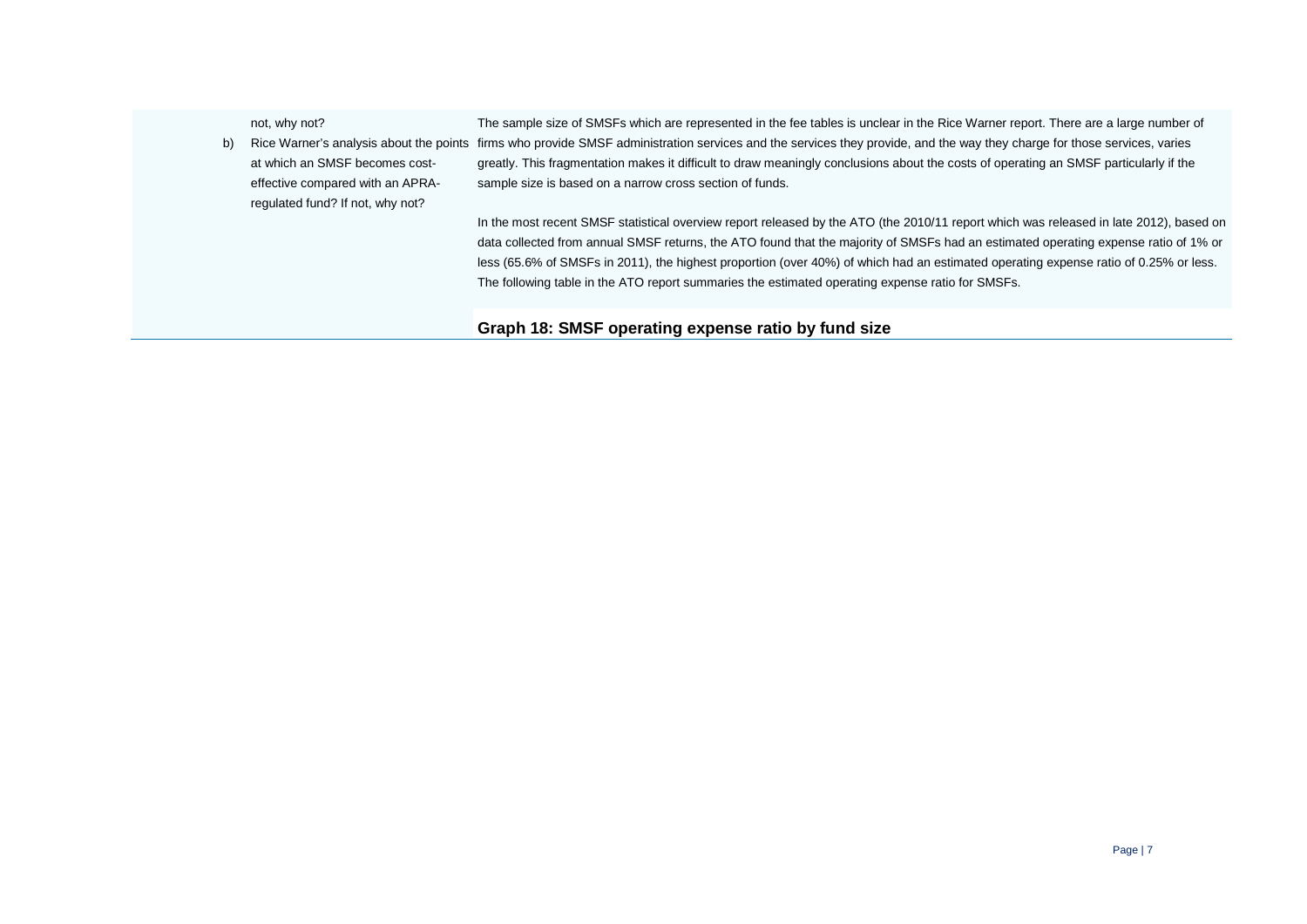

The estimated operating expenses in this table suggest the points at which an SMSF becomes cost-effective compared with an APRAregulated fund is likely to be significantly lower than those referred to in the Rice Warner report. Alternatively, it could indicate a large number of SMSFs undertake a significant proportion, or all, of the administration functions themselves. Either way, when compared to the findings of the Rice Warner report, it highlights the subjective nature of estimating and comparing the operating costs of an SMSF from an industry wide perspective.

The pricing structure of AMP's suite of full service SMSF administration platforms when compared to the cost of APRA regulated funds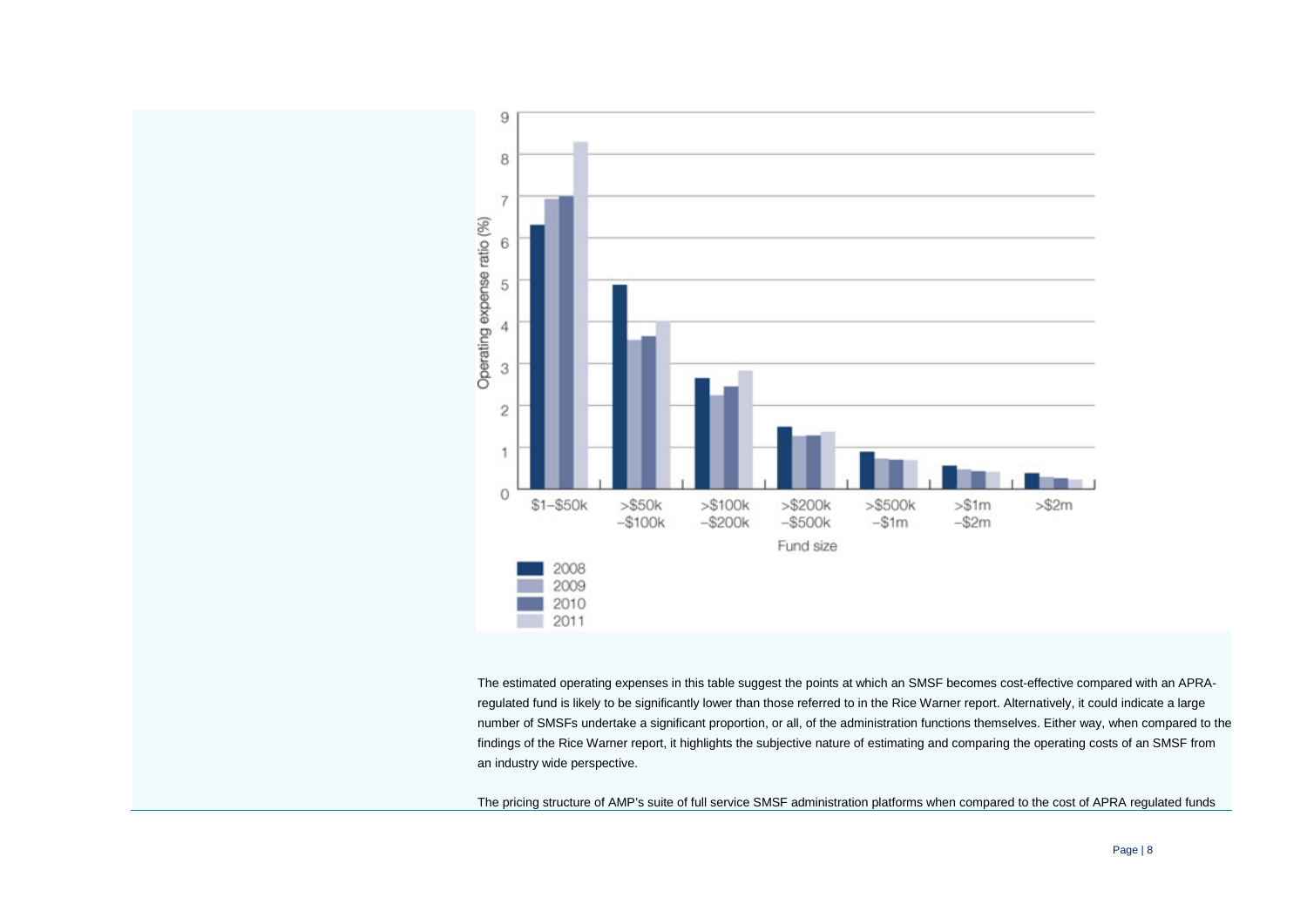<span id="page-10-0"></span>

|                               |                                                                                                                                                                                    | (two members) in the Rice Warner report, also indicates much lower breakeven points. In Appendix A, we have re-produced tables 27<br>and 30 from the Rice Warner report using fee schedules for AMP's full service SMSF administration services (Ascend, Cavendish and<br>Multiport). This comparison shows AMP's full service SMSF administration platforms, when compared to the average mid-point cost of<br>APRA regulated funds (2 members) in the Rice Warner report, are competitive at balances of \$250,000 and above'.                                                                                               |
|-------------------------------|------------------------------------------------------------------------------------------------------------------------------------------------------------------------------------|--------------------------------------------------------------------------------------------------------------------------------------------------------------------------------------------------------------------------------------------------------------------------------------------------------------------------------------------------------------------------------------------------------------------------------------------------------------------------------------------------------------------------------------------------------------------------------------------------------------------------------|
|                               |                                                                                                                                                                                    | We think the publication of points at which an SMSF becomes cost-effective compared with an APRA-regulated fund, serves no<br>meaningful purpose and may mislead clients into thinking an SMSF is less or more expensive than their current fund. Break-even points<br>are highly subjective and require a case by case assessment of costs in order to be meaningful. We think this case by case analysis<br>should be carried out by the advice provider as part of their existing advice and disclosure obligations under best interest duty and related<br>obligations in Division 2 of Part 7.7A of the Corporations Act. |
|                               | Do you agree that we should provide guidance on                                                                                                                                    | The advice provider already has an obligation to disclosure most of the cost items listed in C1Q2. Under the best interest duty and related<br>obligations in Division 2 of Part 7.7A of the Corporations Act, advice providers are required to act in the best interest of their clients and to<br>ensure the advice provided is appropriate. Section 947D of the Corporations Act already requires advice providers to provide additional<br>information on the costs and consequences of switching their superannuation to an SMSF.                                                                                         |
| C <sub>1</sub> Q <sub>2</sub> | winding up an SMSF?                                                                                                                                                                | the costs associated with setting up, managing and As discussed in B1Q1, we think there is merit in ASIC issuing a Regulatory Guide which provides guidance on the appropriate disclosure<br>of the specific benefits, risks and costs of setting up and running an SMSF relevant to the client's circumstance. As discussed in B2Q1,<br>these specific costs/risks should be disclosed in the SoA with generic information about the costs provided in a standalone document.                                                                                                                                                 |
|                               |                                                                                                                                                                                    | Given that most of the costs that apply to SMSFs are flat or fixed dollar amounts, we think where possible, costs should be disclosed as<br>dollar amounts.                                                                                                                                                                                                                                                                                                                                                                                                                                                                    |
| C <sub>1</sub> Q <sub>3</sub> | Should advisers be required to consider and inform<br>clients of the costs in Table 4 before establishing<br>an SMSF? If not, why not?                                             | Please refer to our response to C1Q2. The cost of operating an SMSF is only one factor which should be taken into account when<br>deciding whether or not to establish an SMSF, and the disclosure of SMSF costs should be balanced with statements to this effect.                                                                                                                                                                                                                                                                                                                                                            |
| C <sub>1</sub> Q <sub>4</sub> | Are there any other SMSF costs that need to be<br>disclosed to client? If so, should they be disclosed<br>in actual dollar costs (or a range of costs)? Please<br>provide details. | Some specialist SMSF administrators charge additional fees for supplementary services like trust deed amendments, death benefit<br>processing, marriage breakdown benefit splitting and anti-detriment payments. Most specialist SMSF administrators also charge extra<br>fees for segregating pension assets and for administering unlisted investments. Where possible the cost of these supplementary services<br>should be disclosed in dollar amounts.                                                                                                                                                                    |

 $^7$  Average mid-point costs of APRA regulated funds have been used to smooth out the large variation in costs for APRA regulated funds in the Rice Warner Report report, and to provide a reasonable comparison against AMP's SMSF full service costs.

 $\overline{a}$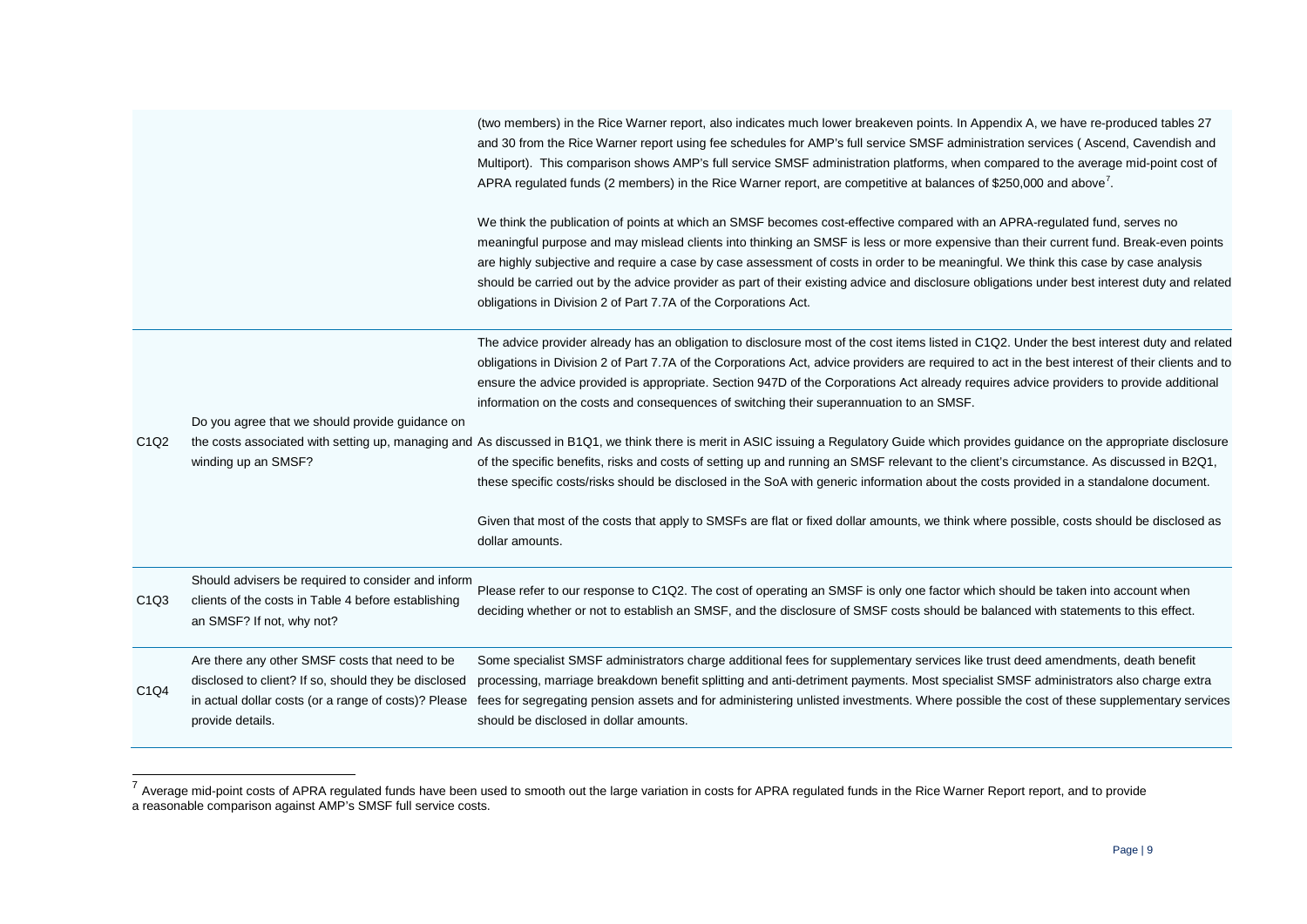| C <sub>1</sub> Q <sub>5</sub> | Do you think that any other disclosures about the<br>costs of setting up, running and winding up an<br>SMSF need to be made to clients before<br>establishing an SMSF? If not, why not? | The cost of any supplementary services which may be incurred by clients who employ the services of administration or compliance<br>professionals should be disclosed. Some specialist SMSF administrators charge extra fees for segregating assets, unlisted assets,<br>holding assets on external investment platforms, pension commutations and resets and these fees should be disclosed. Compliance<br>costs are not always bundled and may not include audit fees, GST registration, BAS lodgement, ATO levies and ASIC fees, so these<br>costs should be disclosed separately if not included elsewhere.                                             |
|-------------------------------|-----------------------------------------------------------------------------------------------------------------------------------------------------------------------------------------|------------------------------------------------------------------------------------------------------------------------------------------------------------------------------------------------------------------------------------------------------------------------------------------------------------------------------------------------------------------------------------------------------------------------------------------------------------------------------------------------------------------------------------------------------------------------------------------------------------------------------------------------------------|
| C <sub>1</sub> Q <sub>6</sub> | Is our proposed guidance likely to result in<br>additional compliance costs for advisers? Please<br>give details, including figures and reasons.                                        | Much of the proposed disclosure around the costs of operating an SMSF is already contained in some form in the SoA, so we don't think<br>the costs associated with the implementation of this proposal would be material.                                                                                                                                                                                                                                                                                                                                                                                                                                  |
|                               | Are there any practical problems with the                                                                                                                                               | There are many different pricing structures across the SMSF sector market so for price comparison purposes, it is important that the<br>costs are accompanied with the appropriate caveats. The range of supplementary SMSF services, and the complexity of some pricing<br>structures, may create difficulties and result in complex and lengthy SoAs.                                                                                                                                                                                                                                                                                                    |
| C1Q7                          | implementation of this proposal? Please give<br>details.                                                                                                                                | As mentioned the cost of operating an SMSF is only one factor which should be taken into account when deciding whether or not to<br>establish an SMSF. There can be many differences between the features and services of an SMSF versus an APRA regulated fund<br>which are often reflected in the costs charged to clients. Therefore, a direct cost comparison between SMSFs and APRA regulated funds<br>can be difficult and requires a holistic and balanced assessment of these services and features and how they relate to the client's specific<br>circumstance. The SMSF disclosure regime should encourage this holistic and balanced approach. |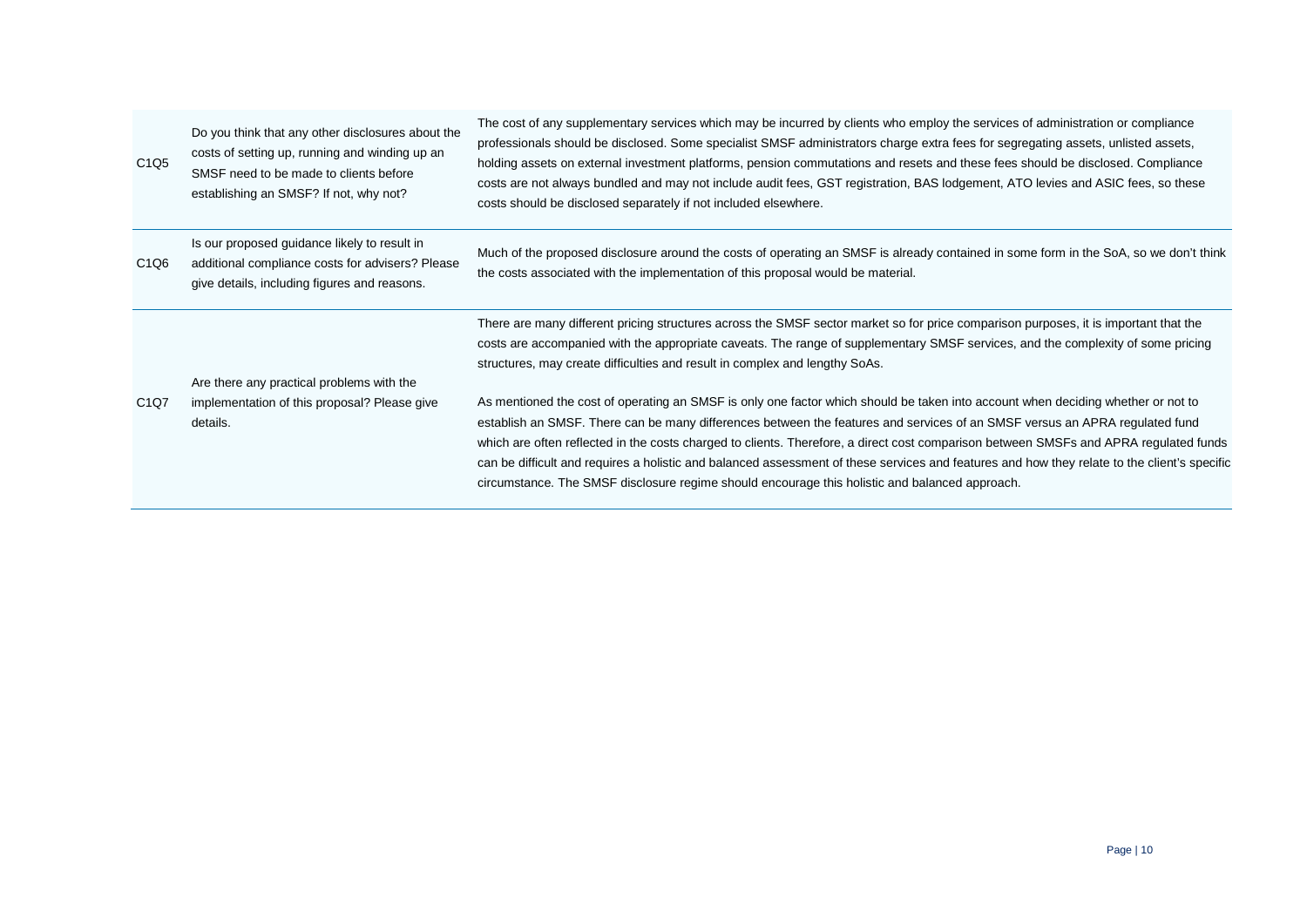## <span id="page-12-2"></span><span id="page-12-1"></span><span id="page-12-0"></span>**Comparison of annual full service costs of AMP SMSFs**

|  | Accumulation accounts compared to average APRA regulated fund mid points (2 members) |
|--|--------------------------------------------------------------------------------------|
|--|--------------------------------------------------------------------------------------|

| <b>Balance</b> | Ascend (Platinum) <sup>8</sup> | Cavendish (Daily on-line) <sup>9</sup> | Multiport (SMSF ultimate) <sup>10</sup> |
|----------------|--------------------------------|----------------------------------------|-----------------------------------------|
| \$50,000       | \$3,406                        | \$2,900                                | \$3,026                                 |
| \$100,000      | \$3,445                        | \$2,939                                | \$3,065                                 |
| \$150,000      | \$3,498                        | \$2,992                                | \$3,118                                 |
| \$200,000      | \$3,553                        | \$3,047                                | \$3,173                                 |
| \$250,000      | \$3,599                        | \$3,093                                | \$3,219                                 |
| \$300,000      | \$3,646                        | \$3,140                                | \$3,766                                 |
| \$400,000      | \$3,744                        | \$3,238                                | \$3,864                                 |
| \$500,000      | \$3,850                        | \$3,344                                | \$3,970                                 |

AMP SMSF below ave mid-point for Retail and Industry AMP SMSF within ave mid-point for Retail and Industry AMP SMSF above ave mid-point for Retail and Industry

<sup>&</sup>lt;sup>8</sup> Includes a \$280 audit fee, \$259 ATO levy, mid-point investment management fees in Table 20, assumes individual trustees. Includes BAS lodgement fees.<br><sup>9</sup> Includes \$500 audit fee, \$259 ATO levy, mid-point investment man  $\overline{a}$ 

assumes individual trustees. Excludes \$200 annual BAS lodgement fee.